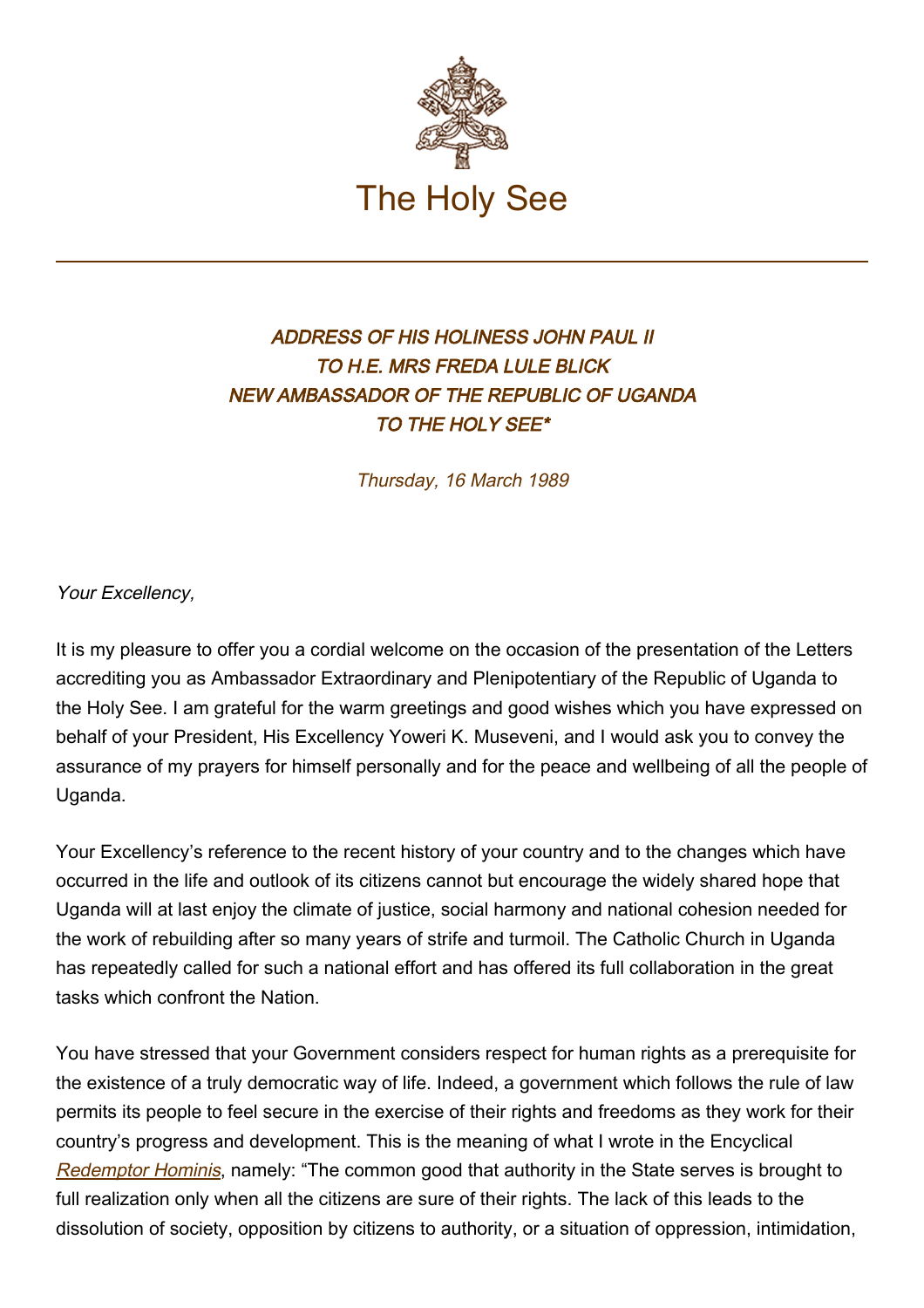violence and terrorism, of which many examples have been provided by the totalitarianisms of this century" (Ioannis Pauli PP. II [Redemptor Hominis](http://www.vatican.va/edocs/ENG0218/__PI.HTM), 17).

Unfortunately, Ugandans can bear sad witness to the evil consequences of such a lack of security and respect for human rights. It is therefore my fervent hope that the process of rehabilitation and restoration of a democratic way of life already begun will proceed apace. I wish to encourage your Government and people in the efforts needed to overcome the vestiges of past difficulties and go on to rebuild your country after so many years of destruction and bloodshed.

The Church in Uganda makes available her resources, both spiritual and material, for people to lead a more dignified life in accordance with the inalienable human dignity of each individual. In conjunction with the Church's religious and cultural mission, the Ugandan Catholic community is particularly involved in the areas of health-care and education. Through her charitable agencies the Church seeks to provide for the social development of the people and to seek an improvement of the conditions affecting the poorer and more needy sectors of the population. In this there exists a wide possibility of collaboration between the Church and the State which I am sure will continue to increase and produce excellent results.

In this respect I cannot but repeat the sentiments expressed by my predecessor Pope Paul VI during his historic visit to Kampala in 1969: "Have no fear of the Church; she honours you, she educates honest and loyal citizens for you, she does not foment rivalries and divisions, she seeks to promote healthy liberty, social justice and peace. If she has any preference at all, it is for the poor, for the education of little ones and of the people, for the care of the suffering and abandoned. The Church does not make her faithful sons strangers to civil life and national interests; on the contrary, she trains and engages them in the service of the public good" (Pauli VI [Allocutio in oede Parlamenti Ugoudiensis habita,](https://www.vatican.va/content/paul-vi/en/speeches/1969/august/documents/hf_p-vi_spe_19690801_parlamento-uganda.html) die 1 aug. 1969: Insegnamenti di Paolo VI, VII [1969] 548).

This is the Church's endeavour in every part of the world. And in this regard I am pleased to acknowledge Your Excellency's reference to my recent pastoral visit to Southern Africa and my appeal there for the defence of human rights as well as for assistance to the poor and oppressed in that region. Respect for these rights and effective solidarity at every level of people's needs are foundations of freedom, justice and peace in the world. I therefore express the hope that the needs of the Ugandan people too will find a practical response in the solidarity and assistance of other governments and international organizations, so that the legitimate desires of the Ugandan people for peace and wellbeing may be satisfied.

As Your Excellency begins your diplomatic service here, I assure you of the Holy See's assistance and collaboration in the fulfilment of your responsibilities. I offer you my prayers and good wishes as you seek to strengthen the good relations already existing between the Republic of Uganda and the Holy See. And upon Your Excellency and the Government and people of Uganda I invoke